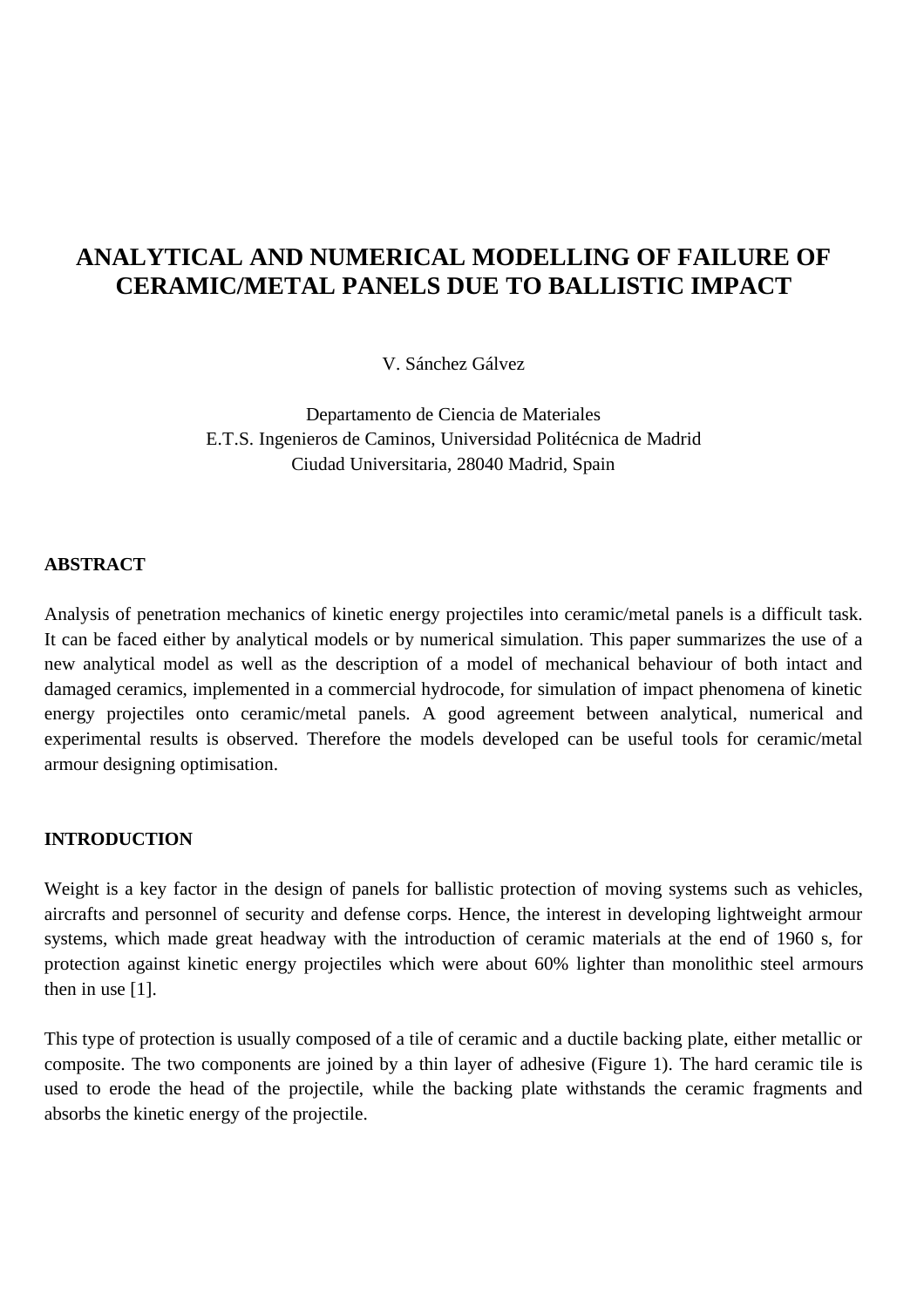

**Figure 1**

It is important to point out that optimal design of ceramic/metal panel for ballistic protection against a definite threat is achieved when the panel is almost perforated by the projectile, whilst this one is fully arrested or eroded, thus avoiding any damage to the protected system.

This means that optimised armour designing involves a detailed analysis of penetration mechanics, including a wide knowledge of mechanical behaviour and failure criteria of materials at high strain rates. The lack of well settled models of mechanical behaviour of advanced materials (ceramics and composites) and especially the lack of reliable failure criteria is a shortcoming to the use of hydrocodes for the numerical simulation of the penetration process of kinetic energy projectiles into ceramic faced armours [2].

Therefore, analytical models of impact simulation appear as useful tools for armour designing. Analytical models simulate the penetration process by assuming simplifying hypotheses to derive the projectile equation of motion. For ceramic/metal targets analytical models by Woodward [3], den Reijer [4] and Walker [5] have been proposed. Although results achieved with these models are fairly accurate for the impact simulation of low caliber projectiles, a poor agreement with experimental data is observed when those models are used with medium caliber projectiles [6].

At the Materials Science Department of the Polytechnic University of Madrid a new analytical model of impact simulation of kinetic energy projectiles onto ceramic/metal panels has been developed. The model has been shown to simulate accurately the penetration process of low and medium caliber projectiles into ceramic/metal targets [7].

On the other hand, a model of the dynamic behaviour of both intact and damaged ceramics as well as failure criterion of advanced ceramics has been developed [8].

This paper summarizes both analytical and numerical models and shows a few simulation results to compare to experimental data.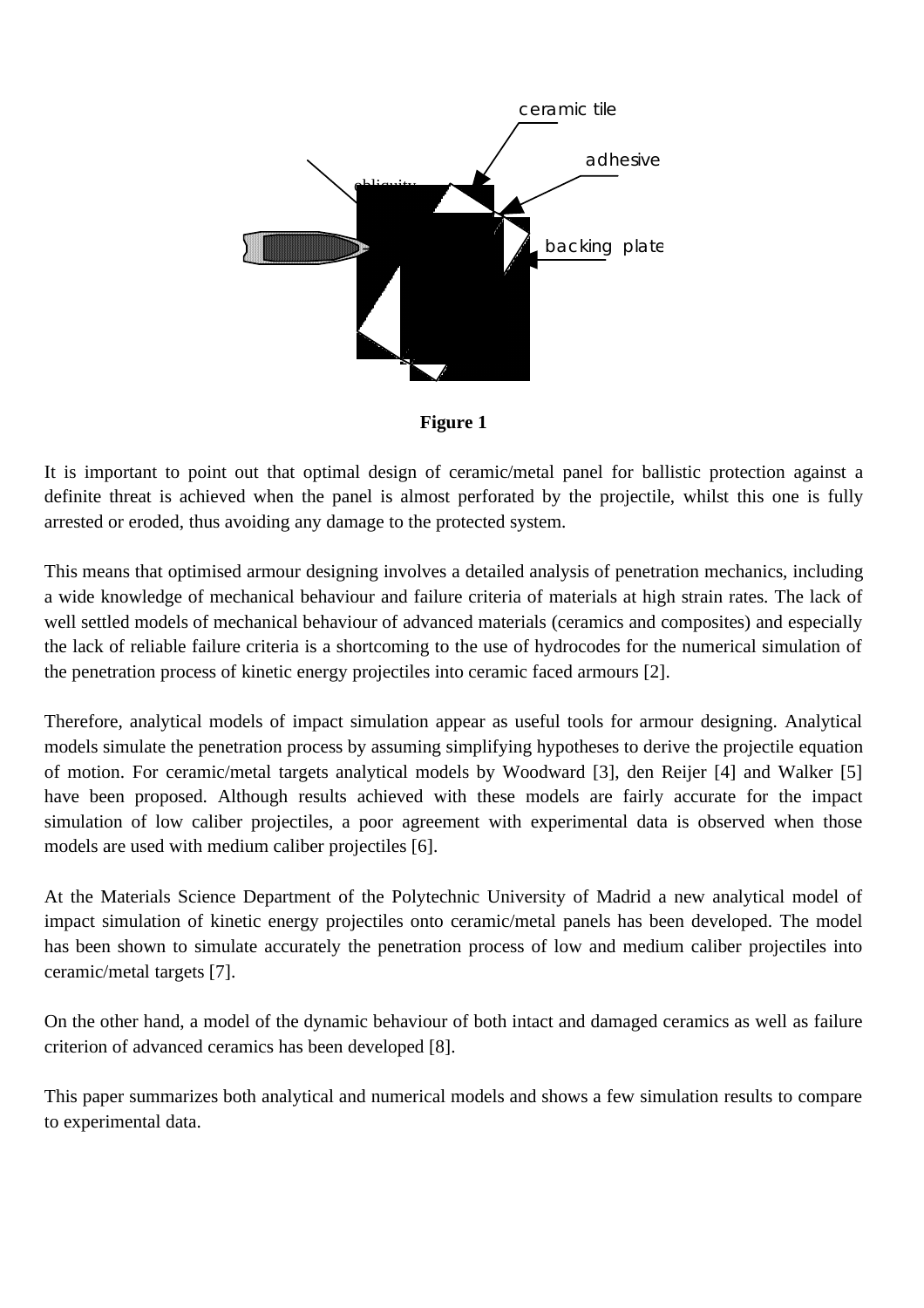# **ANALYTICAL MODEL**

The penetration process is divided into three phases (see figure 2). The first one is the fragmentation stage, which occurs after the initial contact of the projectile with the target. The second phase is the penetration stage which starts a few microseconds after contact, the conoid of comminuted ceramic in front of the projectile distributes the load on the metal backing plate while the projectile is being eroded by the ceramic. If the projectile perforates the ceramic, a third stage begins with the penetration into the metallic plate. If the projectile energy is high enough, perforation happens, if not the projectile is defeated by the armour at any of the three stages mentioned.

A more detailed description of the process, including the equations of the model are given in a previous paper by Zaera and Sánchez Gálvez [6].



**Figure 2:** Stages of the penetration process



**Figure 3:** Minimum thicknesses of penetration. Projectile: 20 mm APDS Armour: Aluminium nitride/2017 T4 aluminium alloy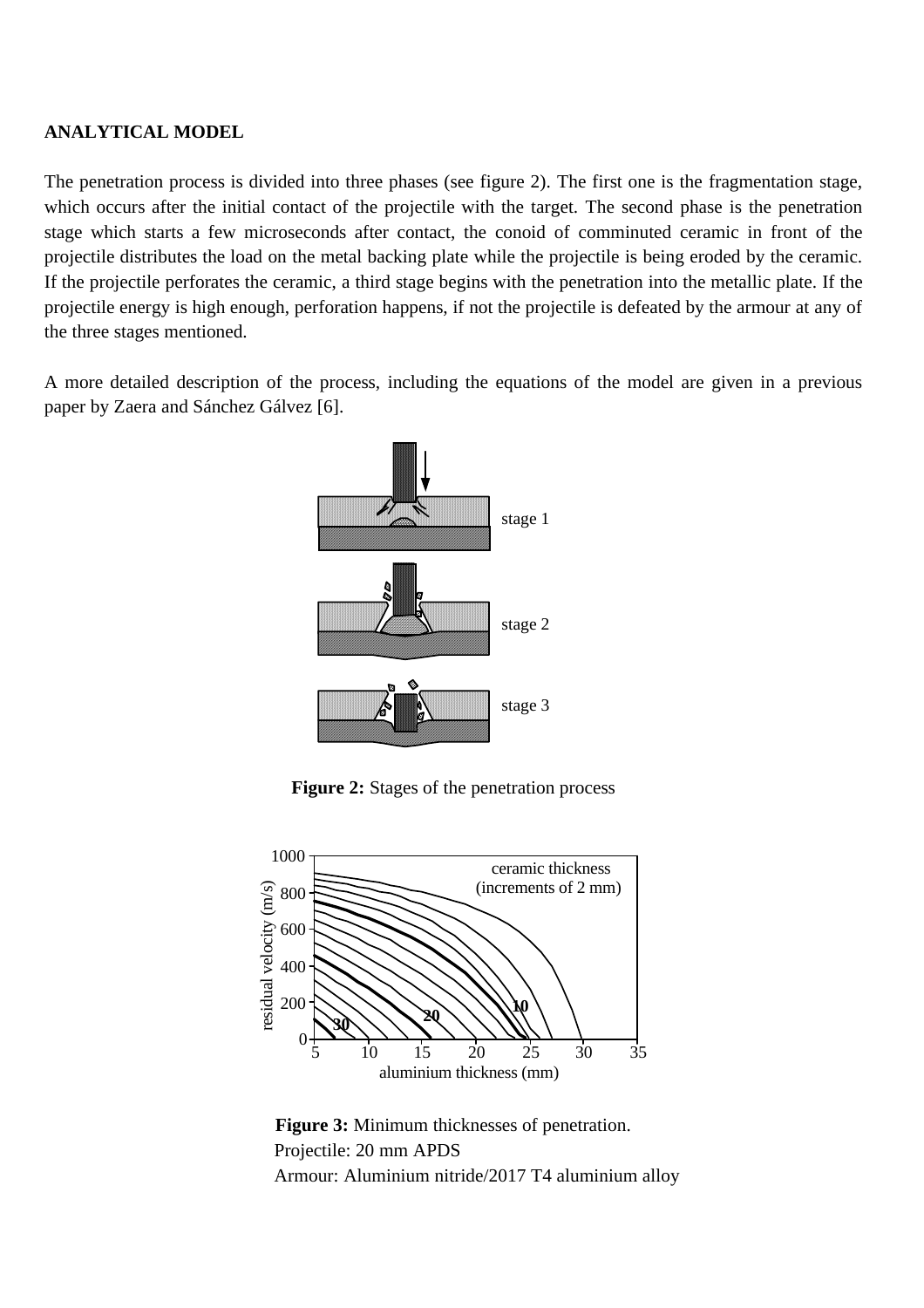A Fortran code was programmed that allows a calculation at each time step of the eight variables that define the process. The result is a design tool called SCARE (aSsessment of Ceramic ARmours Efficiency). In a few seconds of calculation on a personal computer, SCARE permits a simulation of whether the panel will arrest the projectile or be perforated and in the latter case, the residual velocity and mass of the projectile.

With the SCARE code, graphics such as that displayed in figure 3 can be easily obtained. Knowing the threat and the materials to be used in the armour, the tool provides the combinations of minimum ceramic/metal thicknesses to arrest the projectile.

#### **NUMERICAL SIMULATION**

As mentioned before, a chief aspect of the performance of ceramic/metal targets is the behaviour of both intact and conminuted ceramic. Therefore, in facing impact numerical simulation a carefull modelling of ceramic is required.

The model developed by Cortés et al. [8] is elastoplastic, including a damage variable  $\eta$ , whose evolution equation is given by elastoplastic, including a damage variable  $\eta$ , whose evolution<br> $\dot{\eta} = \dot{\eta}_0 (\sigma - \sigma_0)$  [1]

$$
\dot{\eta} = \dot{\eta}_0 (\sigma - \sigma_0) \tag{1}
$$

for  $\sigma > \sigma_0$ ,  $\eta$  being null otherwise. In Eqn. 1,  $\eta$  is the fraction of pulverized ceramic within each cell,  $\eta_0$  is a material parameter,  $\sigma$  the hydrostatic stress being positive in tension and  $\sigma$ <sub>0</sub> is the hydrostatic stress for the onset of fracture. Thus, at any given time, a fraction  $\eta$  of ceramic will be assumed to be pulverized, whereas a fraction  $(1 - \eta)$  will be considered to remain intact.

Yielding within each cell is assumed to occur when the shear stress on the octahedral plane  $\tau$  fulfils the following equation:

$$
\tau = (1 - \eta) \tau_i + \eta \tau_c \tag{2}
$$

where  $\tau_i$  is the yield strength of the intact ceramic and  $\tau_c$  is that of the comminuted ceramic.

For intact ceramic, a Drucker-Prager yield criterion is assumed, whilst pulverized ceramic is assumed to verify the expression:

$$
\tau_c = \mu \sigma \tag{3}
$$

where  $\mu$  is an internal friction coefficient and  $\sigma$  the mean hydrostatic pressure, equal to that in Eqn. 1 but with opposite sign.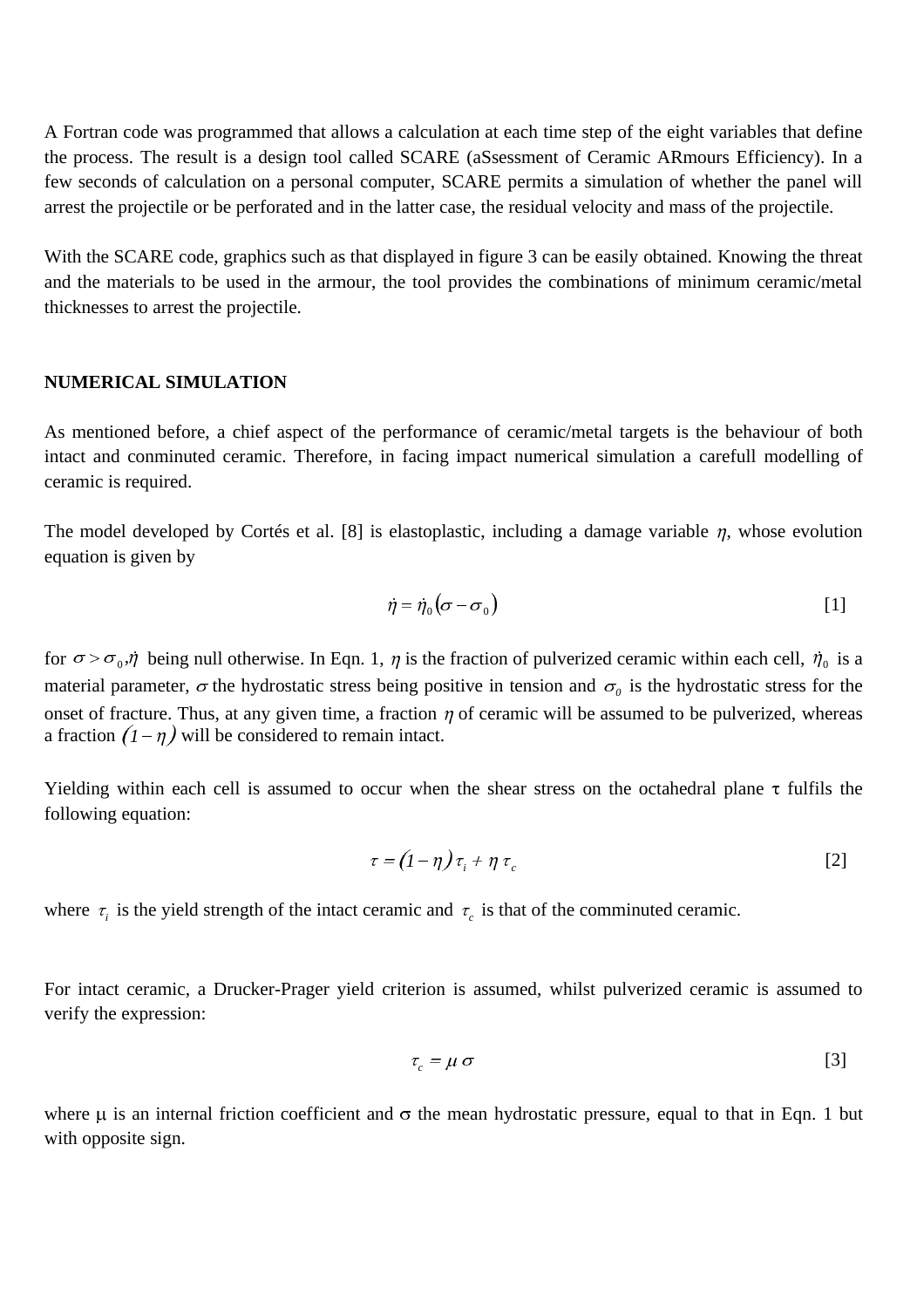The model has been implemented into the AUTODYN-2D Commercial Hydrocode, and the results of numerical simulation using this model can be compared to those obtained using Johnson-Holmquist and Mohr-Coulomb models available in the library of the code.

For instance, figures 4 and 5 illustrate velocity and mass histories of 20 mm APDS projectiles impacting a panel with 20 mm thickness AD 99.5 alumina and 10 mm thickness 5083 aluminium alloy. Experimental data of residual velocity and residual mass of the projectile after perforation are also included for comparison.

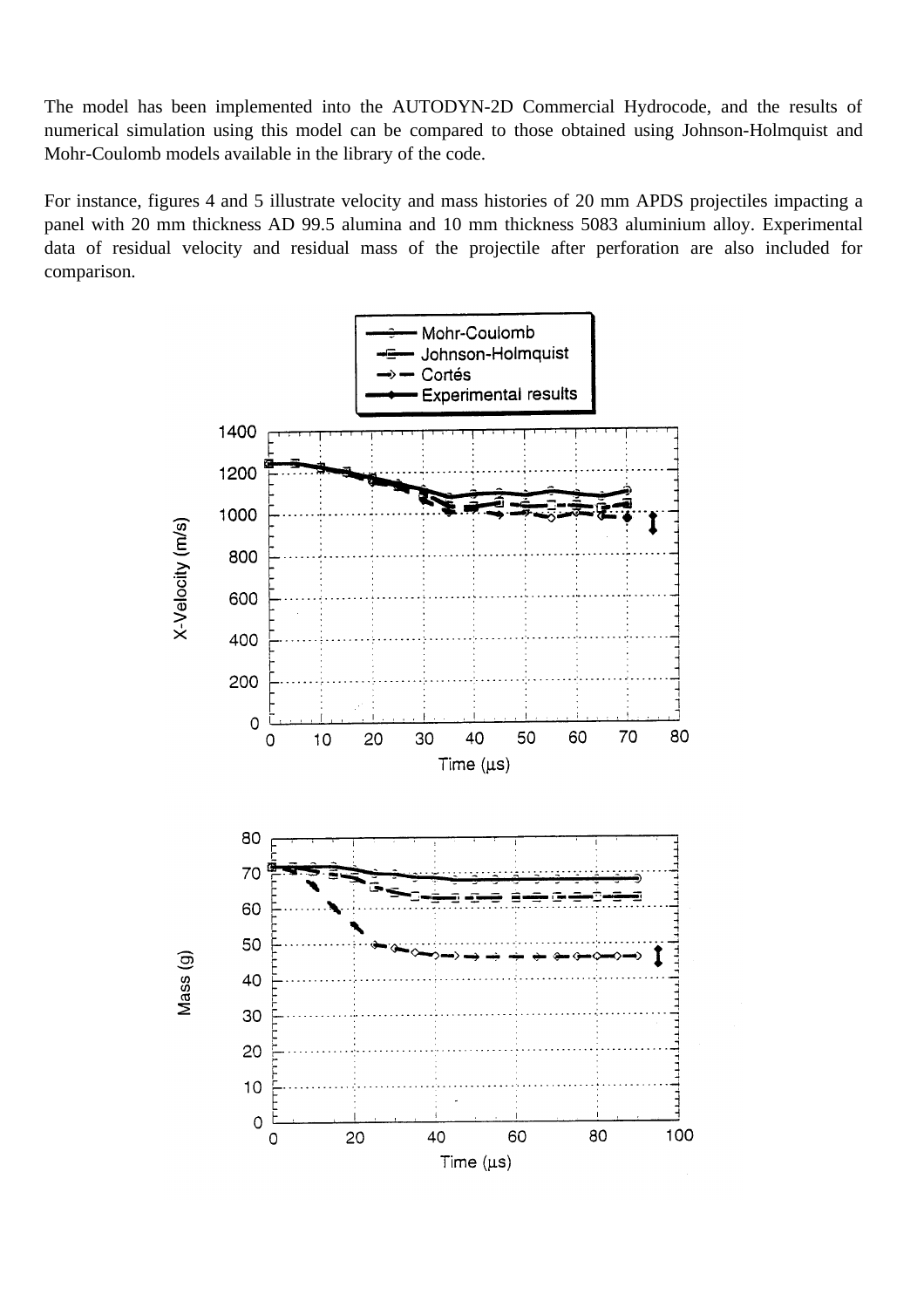## **Figures 4 and 5**

As can be seen, Cortés model leads to better results than those obtained with Mohr-Coulomb and Johnson Holmquist models.

# **DISCUSSION**

Although a few experimental data can be shown in this paper, due to classification of firing test results, both the SCARE analytical model as well as the Cortés ceramic model implemented in AUTODYN-2D have been validated with hundreds of firing tests, using different projectiles, obliquity angles and different thicknesses of the target.

An example of the accuracy of the analytical model is shown in figures 6 and 7 where residual velocity and residual mass of 20 mm APDS projectiles after perforation of alumina/aluminium panels are shown [9]. The agreement between analytical results and experimental data is excellent and the scatter is even lower than that obtained experimentally.





# **CONCLUSIONS**

At the Materials Science Department of the Polytechnic University of Madrid, a new analytical model to simulate normal and oblique ballistic impact onto ceramic/metal targets has been developed.

Also, a model of mechanical behaviour of intact and damaged ceramic subjected to impact loading has been developed and implemented into the commercial AUTODYN-2D Hydrocode.

A good agreement between analytical, numerical and experimental results is observed.